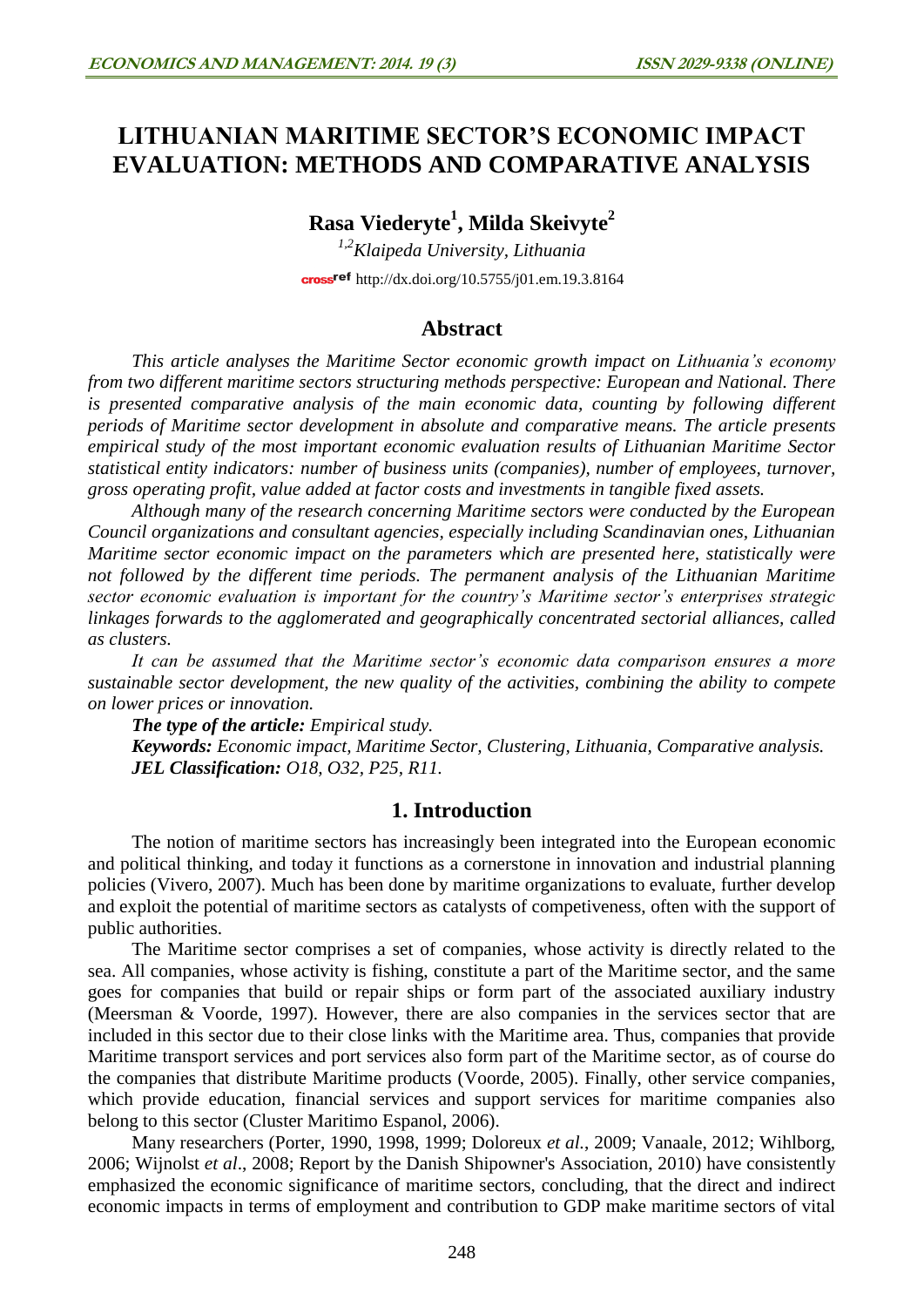importance to a society (Hansen & Clasen, 2010). The economic impact can be evaluated as factors, affecting both positive and negative influence on the level of the country's economic activity. Assessment of a particular sector in the overall national economy is measured by the expenditure arising from the sector of economic activity and assesses the cumulative impact of these costs.

Although much of the research concerning Maritime sectors and clusters was conducted by the European Council organizations and consultant agencies, especially including Scandinavian ones, Lithuanian Maritime sector clustering economic impact on the parameters which are presented here, statistically were not followed by the different time periods. The permanent analysis of the Lithuanian Maritime sector economic evaluation is important for the country's Maritime sector positioning firstly. The sector internal processes and changes following the new requirements to the market, now is supported by the main Maritime policy strategies, which are more likely to be adopted in Lithuanian industries strategic decisions and especially needed to be analysed in Maritime sector. Lithuania is presented as a sea-nation, but still Maritime sector is not defined as a formal one and has many of the boundaries to be officially presented in many of the statistical reports.

*The main research purpose* of this paper is to evaluate and compare Lithuanian Maritime sector economic impact on the whole Lithuanian economy by following two methods, describing Lithuanian maritime sector structure.

*The research object* – comparison of Lithuanian Maritime Sector's economic impact on the whole Lithuanian Economy.

*Research methodology*: science literature analysis, synthesis, statistical data research, qualitative, non-experimental research.

### **2. Method**

This work is based on the goal to have more accurate and exact result interpretation while analysing economic impact of Lithuanian maritime sector as separate entity of companies, allocated differently on the basis of National and European level.

Economic analysis of Europe seas has become important part of decision making and strategies shaping on both European and national level. The reliable economic analysis is based on clear definitions and comparable data. Maritime sector's definition is not clearly stated and unified on Europe level. The purpose of this article is to evaluate and compare maritime sector under the different definitions impact on economic metrics of maritime sector analysis in Lithuania. Two differently defined maritime sectors and economic data are being compared in this paper. The data bases are formed of these economic metrics: turnover, value added, gross operating profit, number of employees, number of business units and investments in tangible fixed assets.

ESPON has performed European Seas and territorial development, opportunities and risks research on the basis of EUROSTAT maritime sector structuring recommendations. Definition of Maritime sector from mentioned research was applied as basic for one of data bases. According ESPON research the maritime sector comprises traditional maritime sectors, tourism and fisheries. Research performed by ESPON also had statistical definition of maritime sector. By following this definition, Lithuanian Maritime sector comprises of 13 sections, 28 chapters, 49 groups and 71 economic classes, officially accounted by Lithuanian Statistical department. Used abbreviation in data analysis description – *EU database's method*.

The second maritime sector definition is based on Lithuania Government announcement "*The approval of Integrated Science, Studies and Business center Program (valley) for Lithuanian maritime sector development*" (2008). Lithuania maritime sector is combined system of various maritime business (sea transport, ports and infrastructure, industry exploiting coastal resources, recreation and other), fundamental and applied scientific sea researches, corresponding business and science specialist education system. Lithuanian strategic and policy documents describe the Lithuanian Maritime sector as entity covering those economic classes: Shipping and Ports, Shipbuilding and Repair, Fishing and Aquaculture, Energy, Marine Recreation and Tourism. By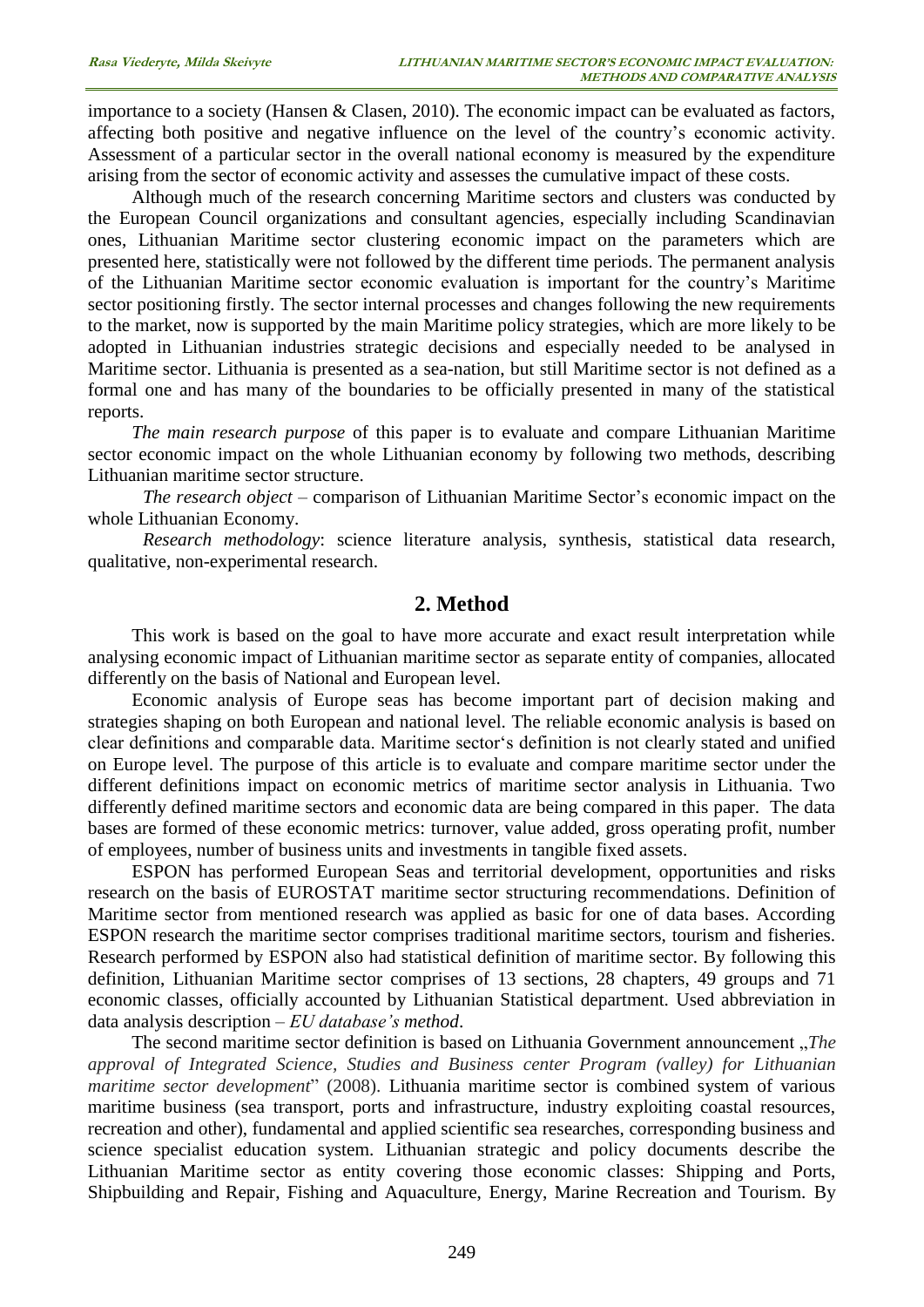following this definition, Lithuanian Maritime sector comprises of 10 sections, 20 chapters, 29 groups and 41 economic classes, officially accounted by Lithuanian Statistical department. Used abbreviation in data analysis description – *LT database's method*.

It is important to note, that one of the major limitations to sector analysis is the non-existence of a Maritime sector as a statistical entity. Without a uniformly defined sector, it requires considerable judgment on the part of the researcher to draw the sector's boundaries, which in turn influences the outcome from the input/output analysis of the national statistics (Hansen & Clasen, 2010).

But as this is a sector that covers a very wide range of activities, the National Statistics department in Lithuania does not provide statistical information about it in systematic approach. Although it is possible to work with the statistical information provided officially – match those enterprises statistics, which belong to Maritime subsectors. Therefore, one of the most important tasks being carried out by this sector involves studying – by conducting surveys and preparing statistics based on the statistical public information and other sources – these important values for the Maritime Sector economic impact evaluation.

Department of Statistics in Lithuania distribute the data according to the classification of economic activities, so this article presents an analysis of sub-sectors as the economic activities of the group consisting of 4-digit level classes (according to EVRK, 2 edition), which may belong to Maritime Sector generally.

Assessing the marine sector of Lithuania on Lithuania's economy, the total economic impact (direct and indirect) was calculated using the following indicators: number of business units (companies), number of employees, turnover, gross operating profit, value added at factor costs and investment's in tangible fixed assets.

The period for the evaluation of the statistical givens trends is chosen  $-5$  years, according to officially available 2007 – 2012 period statistical givens.

## **3. Results**

Assessing the marine sector organizations economic significance Lithuanian economy, the study population consists of: public and private companies, state and municipal enterprises, branches of foreign companies, agricultural cooperatives and companies, public agencies, private companies and individuals engaged in business (economic) activities. Only those public institutions are involved which has more than half of the operating costs by income.

EU database's methodic results: According to the latest data, in 2012 Lithuanian maritime sector had 11.07 percent of the country's businesses. Given the Lithuanian maritime sector dynamics in the number 2007 - 2012 period from 2008 recorded in marine sector of relative decline, respectively, from 15.31 percent to 11,07 percent in 2012 (an average of 1.06 percent annually), compared with other sectors but the absolute number is increasing since 2010 (in 2010 recorded 15271 operating companies, 2011 - 17173 units, 2012 - 18508 units). So it can be concluded that although the number of companies in the maritime sector is growing, but in comparison to other sectors of the maritime sector companies establishing lower than in other sectors. Marine sector is composed of those companies which, according to Eurostat methodology depend on certain economic activities of the classes (4-digit level of NACE Rev. 2.)

LT database's methodic results: Enterprises which belong to Lithuanian Maritime Sector, number share is presented in Figure 1 and Figure 2. It shows permanent increasing tendencies: from 3.54 % in 2007 comparing to the whole Lithuanian companies number, which was in the sheer size of 5666 units, and in 2012 it was counted as 4.41 %, which in numbers is 7373 units.

Business units, which belong to Lithuanian maritime sector, are presented in Figure 1 and Figure 2.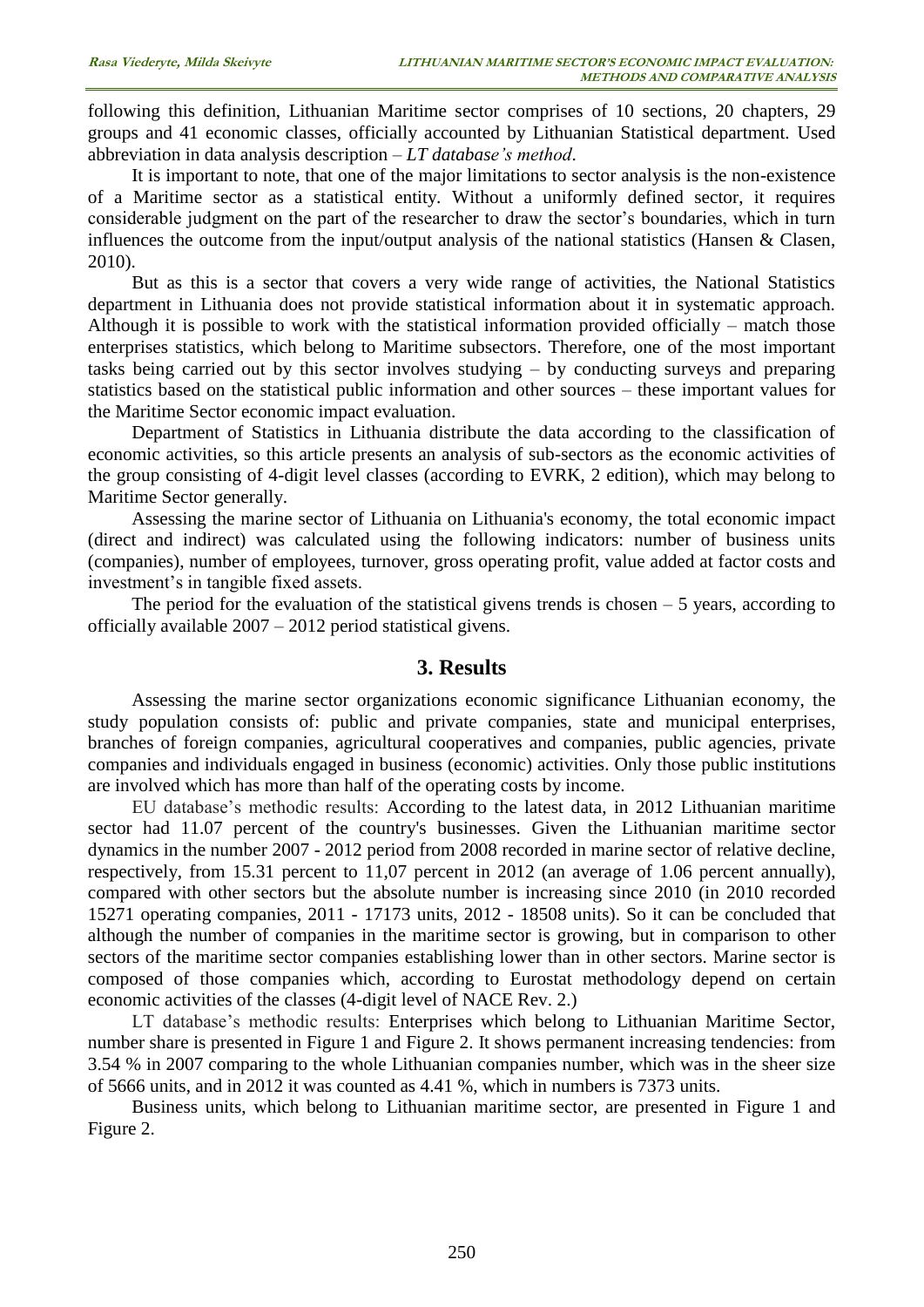

**Figure 1.** Maritime sector Business units in whole Lithuanian economy, units



**Figure 2.** Share of Maritime sector Business units in whole Lithuanian economy, %

EU database's methodic results: The analysis of the employees, working in the Lithuanian Maritime sector, shows the numbers of 2007 - 2012 period, and it is noted that in 2008 the sector was comprised by largest number of employees - even 11,94 percent of the country's employees, however, this ratio began to fall in 2010 and was 11,37 percent. Anyway, the percentage remains stable and it can be said that more than 11 percent of the country's workers are employed in the Maritime sector. Comparing the absolute number of employees data marked decline in the number of workers observed in 2009 (compared with 2008 data) - by 9 thousand employees. Comparing the relative and absolute levels of employees, the indicator trends of numerical values are similar. According to the latest data of Lithuanian maritime sector in 2012 had 11.70 percent of the country's employees (104.8 thousand employees).

LT database's methodic results: Total (for the Lithuanian Maritime Sector) jobs created in 2012 was nearly 51.2 thousand, which accounted for 5.71 percent all jobs created in Lithuania. This sector have directly created almost 30 thousand jobs, buying raw materials, products and services due to an additional 11 thousand job creation / maintenance supplier companies. It has also been created (preserved), over 8 thousand jobs in other sectors of the direct and indirect sector employees and revenues resulting from the administration. Trends of Employees in Maritime sector are shown in Figures 3 and 4.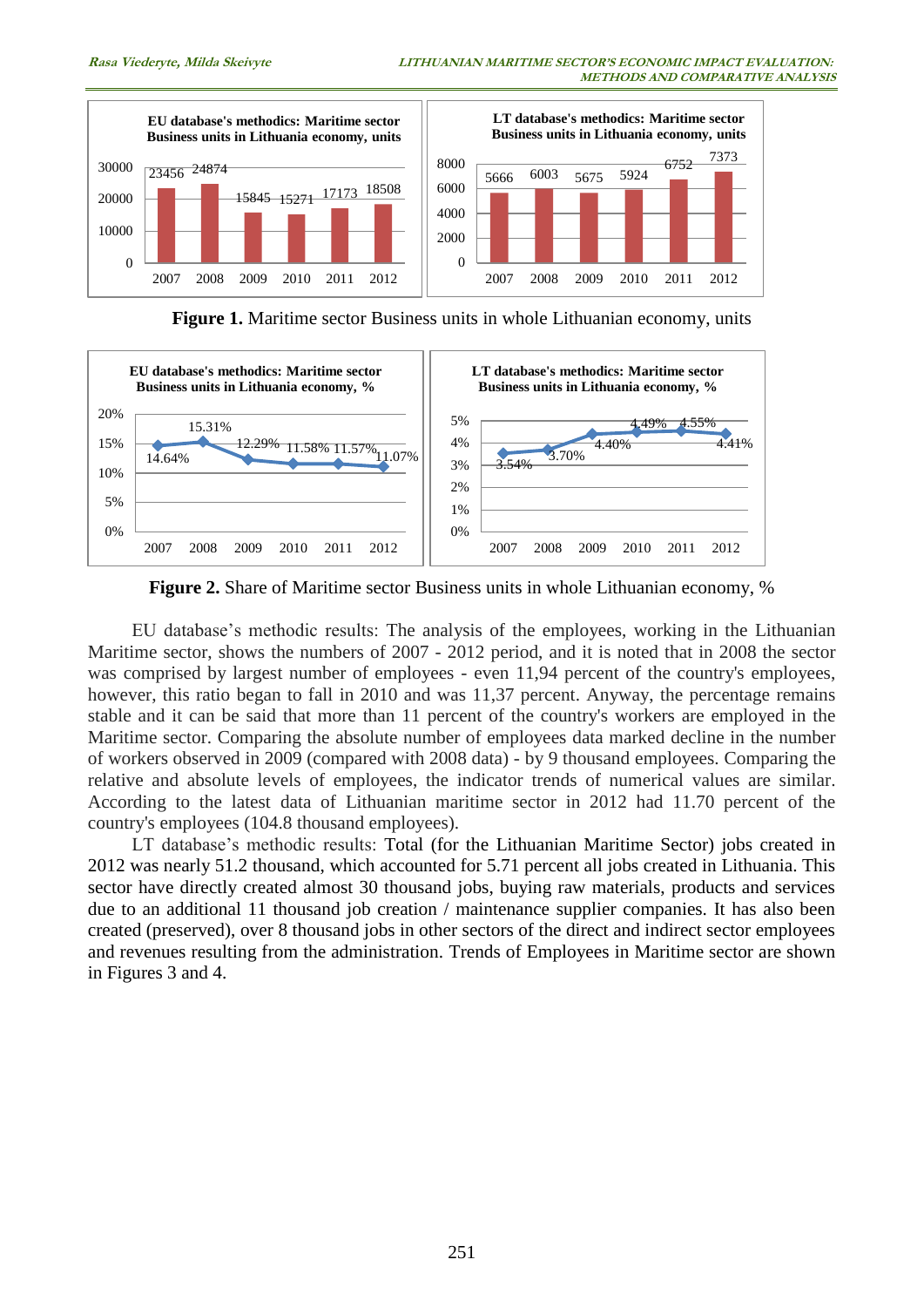

**Figure 3.** Share of Maritime sector Employees in whole Lithuanian economy, units



**Figure 4.** Share of Maritime sector Employees in whole Lithuanian economy, %

Maritime sector turnover (excluding VAT) is the entity's income received in a given period from the sale of goods and/or rendering services. Turnover index's purpose is to assess the retail trade turnover in the extent of the country, county and municipal level.

EU database's methodic results: According to systematic Lithuanian maritime sector turnover dynamics 2007 - 2012 period, the data from 2009 recorded sharp increase in turnover in the sector (annual average of 3.4 billion. LTL), respectively from 19.352 billion LTL (2009 year) to 29.811 billion LTL in 2012. A striking decline in turnover was recorded in 2009 - dropped by 6.35 billion LTL. In comparison with the data of 2008, and reached 19.35 billion. LTL Figure 6 visualizes the Lithuanian maritime sector relative share of turnover, compared to all the other sectors within the country of turnover. Systematized data show that the Maritime sector generated turnover of 2007 - 2012 period maintained a relatively stable level and the 2007 - 2012 period averaged 11.69 percent of the total turnover generated in the country. In 2012 the turnover ratio reached a maximum value (since 2007) and accounted for 12.44 percent the total turnover of the national economy.

LT database's methodic results: Maritime Sector enterprises in 2012 generated about 4.561 billion EUR Turnover, which accounted for 6.57 percent of all Lithuanian Economy Turnover. Though the resent years, the Maritime sector's enterprises Turnover proportion was permanently increased in the context of the whole Lithuanian economic Turnover.

The Maritime sector Turnover proportion trend is shown in Figure 5 and Figure 6.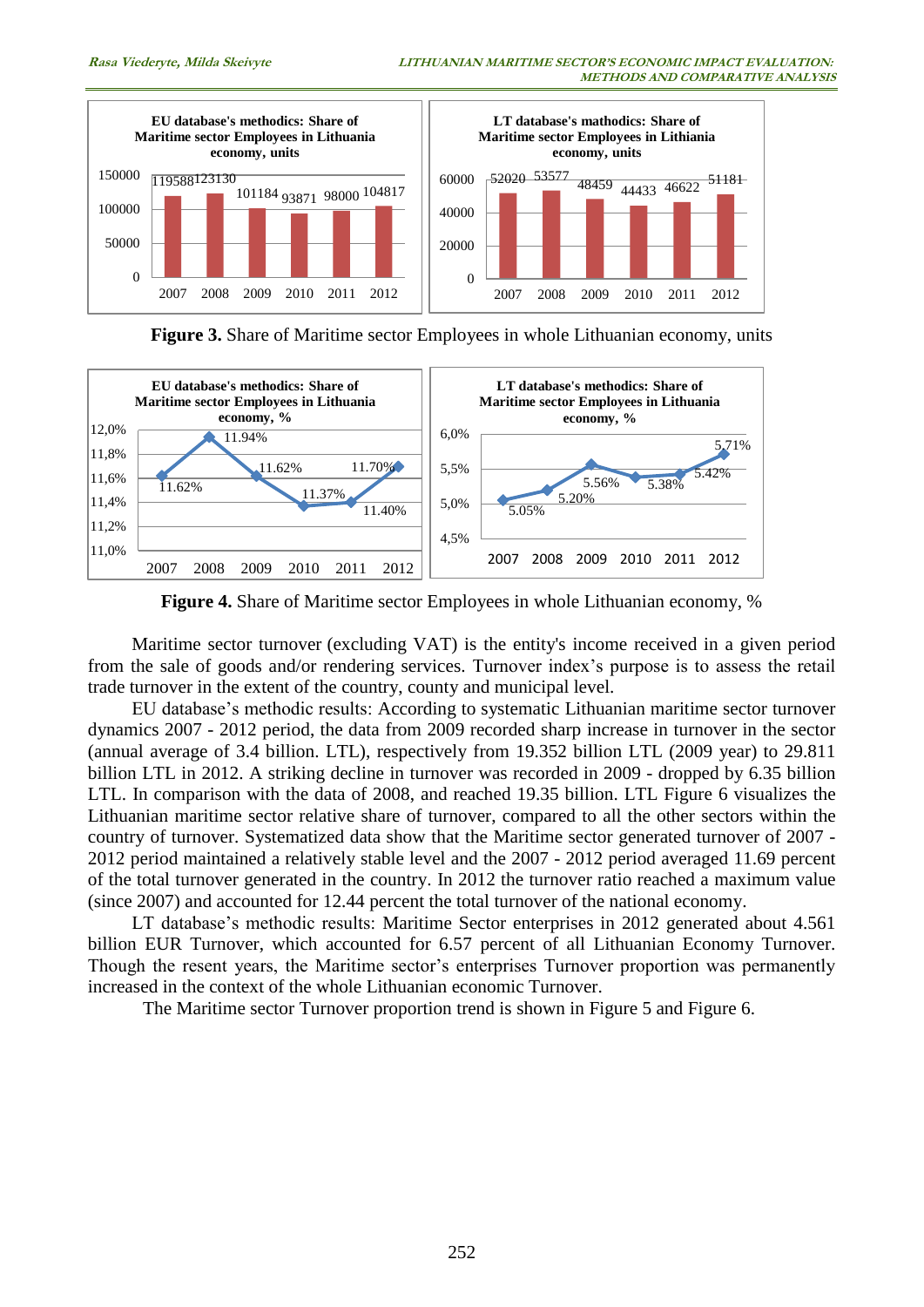

**Figure 5.** Share of Maritime sector Turnover in whole Lithuanian economy, mln. EUR



**Figure 6.** Share of Maritime sector Turnover in whole Lithuanian economy, %

Gross operating profit is the difference between the trade turnover and the purchase for resale purposes, according to the stock volume changes.

According to EU database's methodic, Gross operating profit generated Lithuanian maritime sector companies operating in 2007 - 2012 period, ranged, respectively: in 2007, is the highest recorded value of the index – 4.13 billion LTL, while in 2009 decline to 2.17 billion LTL. Since 2009 this indicator has been growing an average of 571 million LTL every year, and 2012 amounted to 3.886 billion LTL. Lithuanian maritime sector companies generated gross operating profit nationwide ratio was the highest in 2009, compared to recent data of the whole country's economy generated gross operating profit, and accounted for 20.7 percent of the country's gross domestic profit. The relative share of sharp annual increase in 3.3 percentage points compared to 2008 - 2010. Lithuanian economy has affected by 2008 - 2010 the global economic crisis, when all sectors of Lithuania noted particularly marked decline in gross operating profit (over 42 percentage points in 2009 compared to 2008), and it is influenced by the maritime sector gross operating profits dynamic changes in the relative size of 2009, a relatively smaller decline of Lithuania marine sector companies operating in the general operating profits (over 30.5 percentage points compared to 2008). In 2012 – 19.01 percent was recorded of Lithuanian companies operating in the maritime sector generated gross operating profit compared with rest Lithuanian economy.

LT database's methodic results: In 2008 it was accounted for 7.97 %, which in numbers was 414 million EUR. Within the next period of years  $(2009 - 2012)$  it became stable – approx. 7 %, which in numbers is: 2009 – 245 million EUR; 2010 – 287 million EUR, 2011 – 386 million EUR., 2012 – 471 million EUR.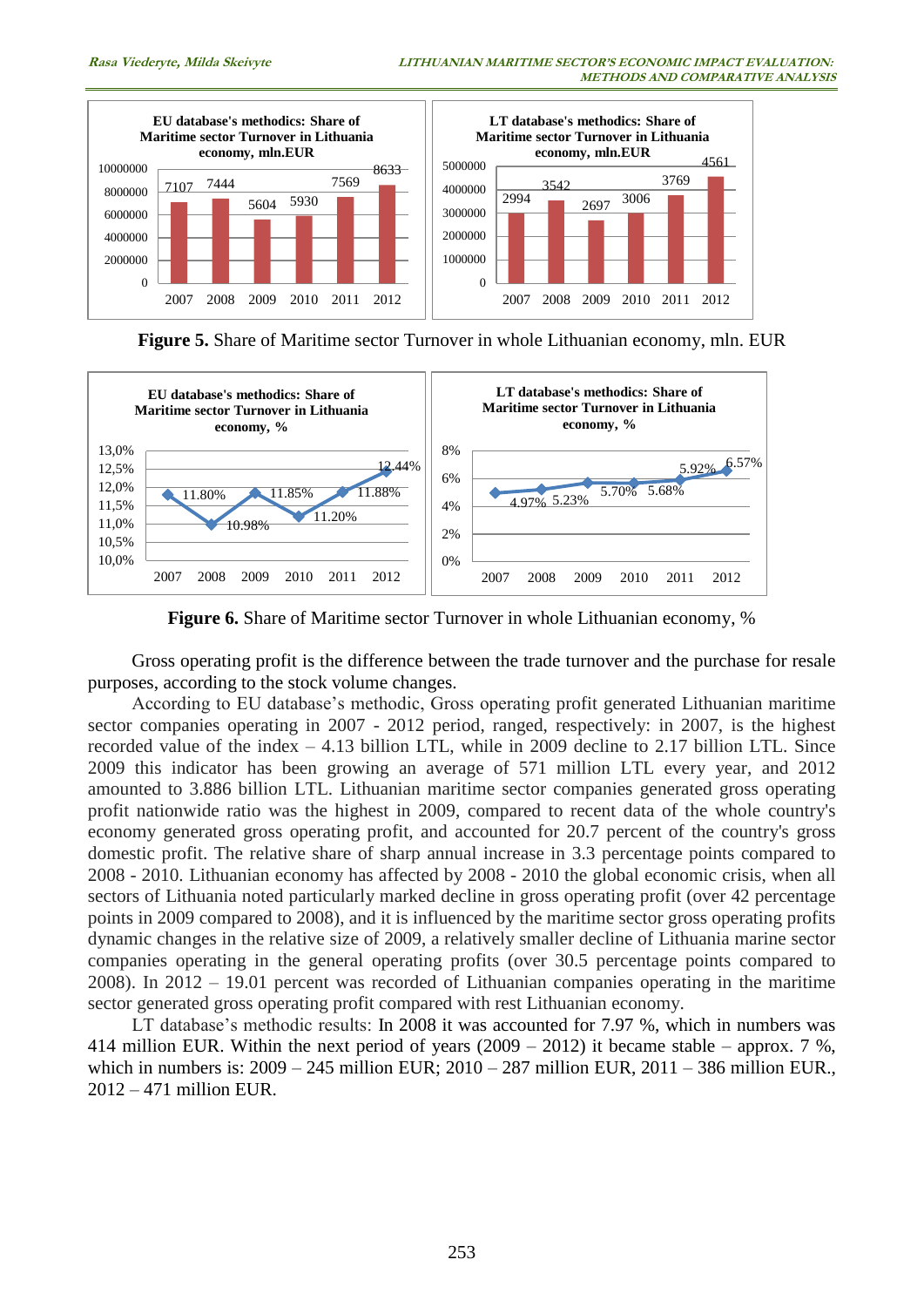

**Figure 7.** Share of Maritime sector Gross operating profit in whole Lithuanian economy, mln. EUR



**Figure 8.** Share of Maritime sector Gross operating profit in whole Lithuanian economy, %

Value added at factor costs is the value of output (goods and services produced over the period) less the value of intermediate consumption (raw materials, materials, and services used for the production of those goods and services).

EU database's methodic results: The analysis of Lithuanian maritime sector Value added (at factor cost) dynamics 2007 - 2012 year shows that during the 2007 - 2010 period, the added value of the absolute rate dropped, especially evident in the decline recorded in 2009: comparison with data from 2008, 2009 Lithuanian maritime sector generated value added production prices fell by 1.615 billion LTL. Since 2010, the volume of corporate value added (at factor cost) grew up on the latest data - 2012 amounted to 6.73 billion LTL. This accounted for 15.5 percent of the country holding the value added (at factor cost). Relative Lithuanian maritime sector in the value added at factor cost index 2007 - 2012 period was relatively stable, averaging 15.03 per cent in the total value added of calculated Value added (at factor costs).

LT database's methodic results: The total Value added (at factor costs) developed for the Maritime Sector, by direct, indirect and induced operating in the Lithuanian economy in 2012 was 982 mln. EUR or 7.81 percent Lithuanian companies' value added at factor cost. Value added trend at the end of 2010-2011 if compare to 2009 was insignificantly decreased (0.26 %) concerning the economic crisis influence to the whole Maritime area sectors.

The Maritime sector companies Value added at factor costs trend of the period 2007 – 2012 is shown in Figure 9 and Figure 10.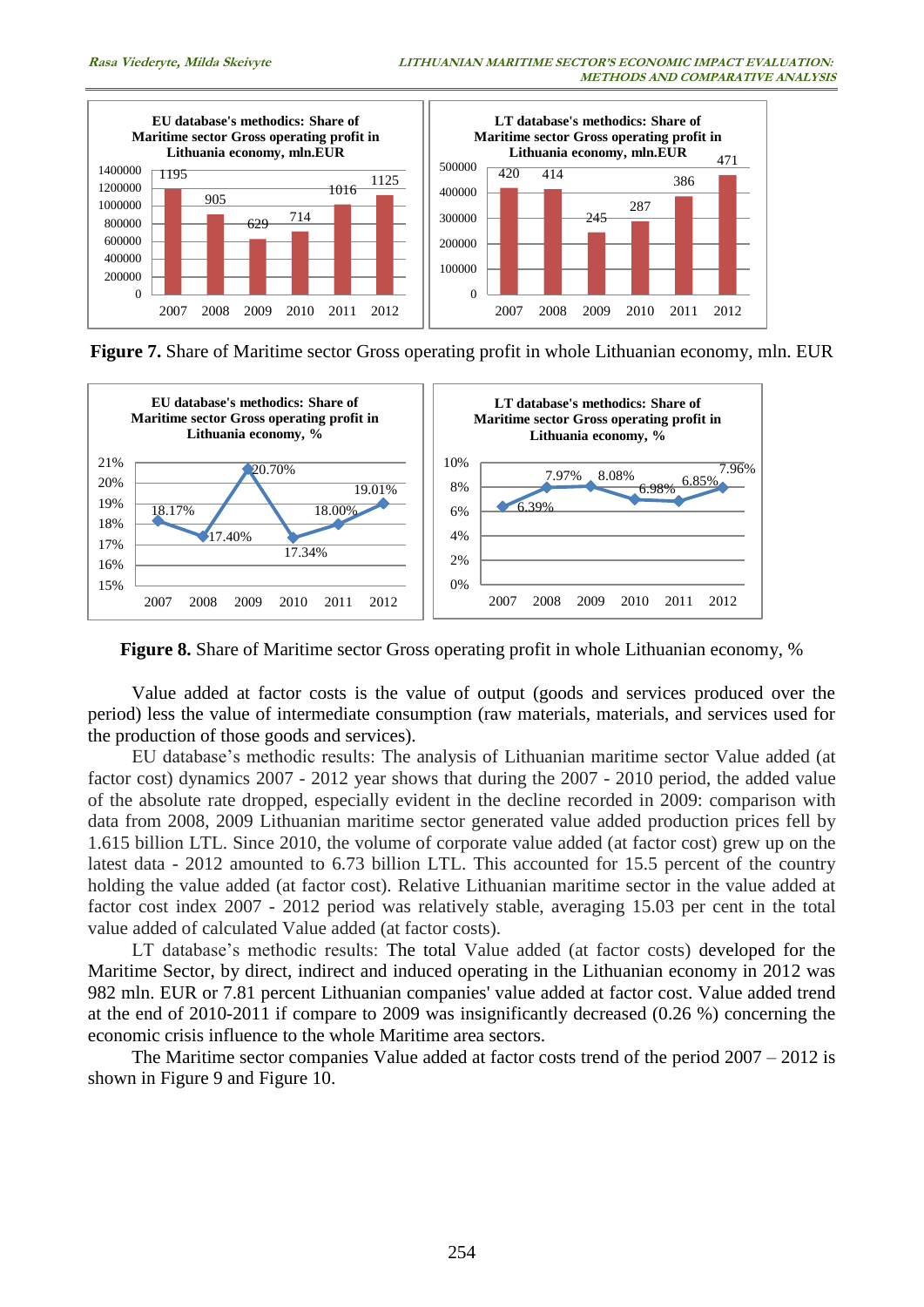





**Figure 10.** Share of Maritime sector Value added (at Factor costs) in whole Lithuanian economy, %

EU database's methodic results: Maritime sector gross investment in tangible assets dynamics 2007 - 2012 year show that 2007 - 2011, investment in tangible assets has been steadily declining, and only in 2012 recorded a positive change. The lowest gross investment in tangible assets recorded in 2011 – 2.47 billion LTL, while in 2012 this investment has increased by one-third and accounted for 3.43 billion LTL. The analysis of Lithuanian maritime sector relative gross investment in tangible assets dynamics, compared with other sectors of the country, Lithuanian maritime sector is relatively the most invested in 2009 - captured 29.07 percent of the total gross investment in tangible goods across Lithuania. The minimum rate was recorded in 2011 – 21.47 percent of the country's gross investment in tangible assets were invested in the Lithuanian maritime sector. In 2012 this ratio had risen and reached 27.04 percent of the total national investment in tangible fixed assets.

LT database's methodic results: The presented Investments in tangible fixed assets comparative givens distribution per year remains relatively stable and growing. In 2007 this share was 5.20 % (355 million EUR) comparing to the whole Lithuanian Gross investment; in 2009 – 6.29 % (179 million EUR) and in 2012 – 8.62 % (316 million EUR).

Trends of Lithuanian maritime sector Gross investments in tangible assets are shown in Figure 11 and Figure 12.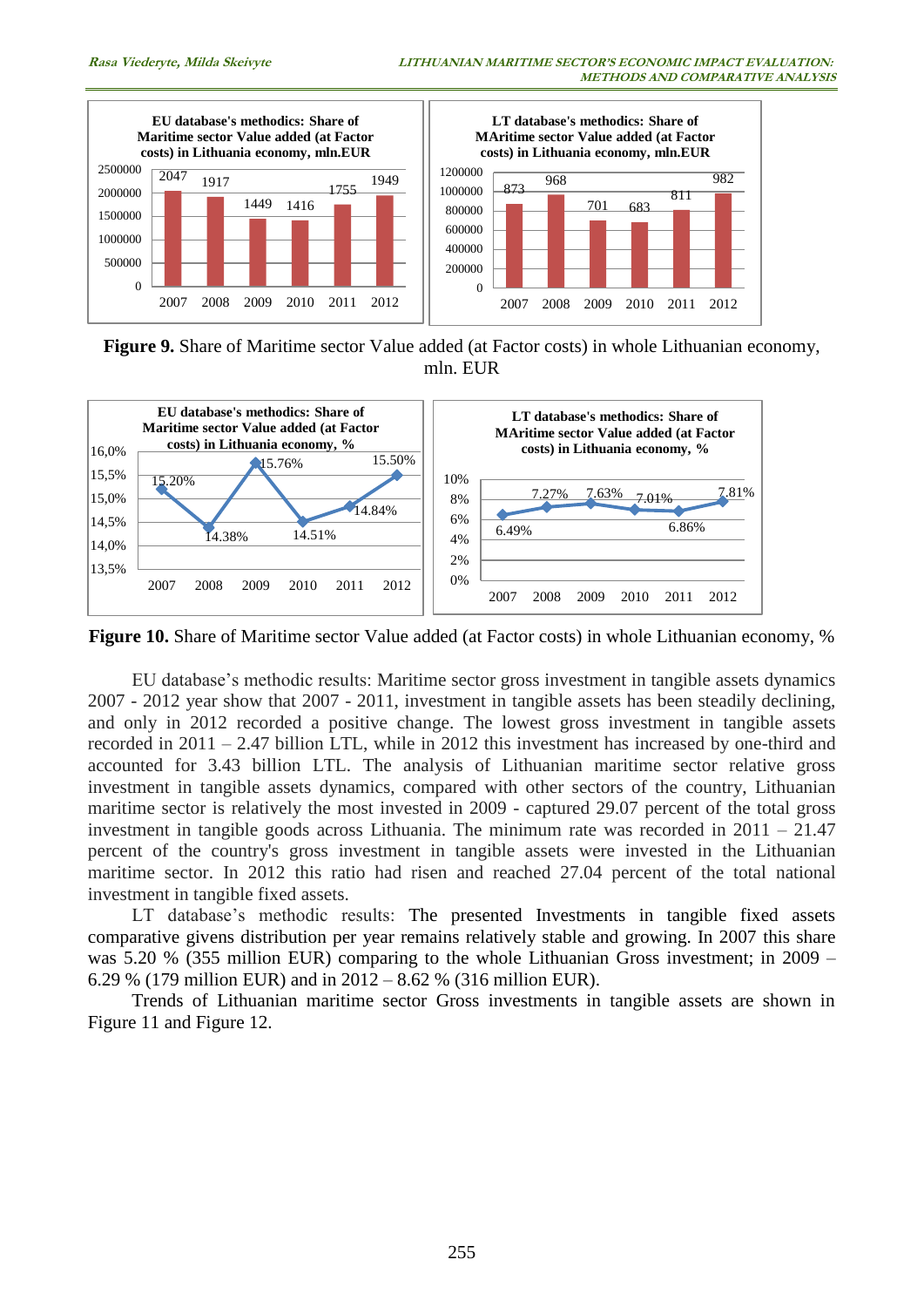

**Figure 11.** Share of Maritime sector Investments (in tangible fixed assets) in whole Lithuanian economy, mln. EUR



**Figure 12.** Share of Maritime sector Gross investments (in tangible fixed assets) in whole Lithuanian economy, %

### **4. Discussion and Conclusions**

It is important to describe and analyse the significant differences between the means while analysing Lithuanian maritime sector significant impact to whole Lithuanian economy in absolute and comparative means on the basis of two different methods, met in practice.

EUROSTAT method (EU database's method) shows up to 5 times more significant Lithuanian maritime sector economic givens and must be used while presenting and comparing Lithuanian maritime sector economic givens to other countries Maritime sectors / clusters. This method is presented as formal one, based on European Commission recommendations for Maritime sector as structural entity description.

National method (LT database's method) is presented in formal strategic Maritime valley documents, which shows simplified structure of maritime sector, although involves research and study institutions also national and regional government organizations too.

The method for defining Maritime sector in Lithuanian mean - according to national strategic document – Program (2008), which does not explain the elimination of those significant Maritime sectors, which generally are included in European Commission strategic documents, so it may lead to not enough efficient and significant presentation of Lithuanian Maritime Sector (in numbers and impact parameters) as it is described in other international strategic studies and programs, officially used in comparative countries maritime sectors analysis.

With the prosperous willingness to show Maritime sector economic impact to whole Lithuanian economy, EUROSTAT method remains originally adopted and valuable tool for the economic givens counting in absolute and comparative means.

It must be noted, that Maritime sector economic significance, counted on the basis of EUROSTAT, must involve also research and governmental institutions, which in this case were not